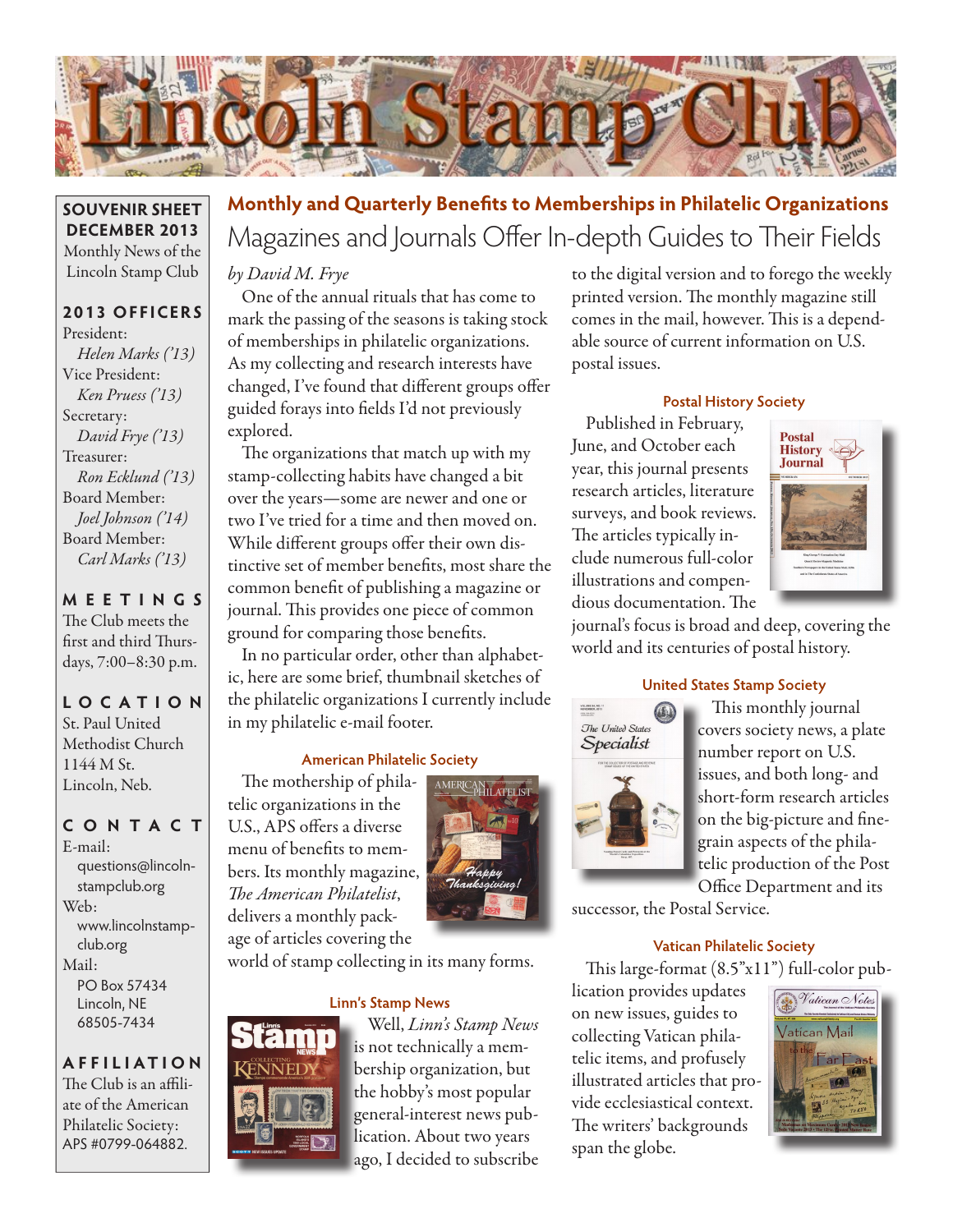### p. 2 • **Souvenir Sheet** • December 2013 • Lincoln Stamp Club

#### USPS Update

Revenue Grows, Operations Prove Productive, yet Losses Continue to Mount

### WASHINGTON

— The U.S. Postal Service ended the 2013 fiscal year (Oct. 1, 2012–Sept. 30, 2013) with a net loss of \$5 billion. This marks the seventh consecutive year in which the Postal Service incurred a net loss, highlighting the need to continue to capitalize on growth opportunities, reduce costs, and enact comprehensive legislation to provide a long-term solution to the agency's financial challenges.

Even though the Postal Service has implemented a number of strategies that resulted in \$15 billion in annual expense reductions since the Postal Accountability and Enhancement Act was passed in 2006, the combination of onerous mandates in existing law and continued First-Class Mail volume declines threatens the Postal Service's financial viability. **Read More: http://** about.usps.com/ news/national-releases/2013/pr13\_087.

htm.

# **December Exchange**

The Club offers the following items at its monthly exchange. Make payments in cash or in personal checks made out to the Club. Items with a catalogue value are donations to the Lincoln Stamp Club; proceeds from the sale of donations benefit the Club's general work. **Bold notes** indicate special opening prices on donated items.

| Lot $#$      | Description                                                                     | Catalogue | Final          | <b>Buyer</b> |
|--------------|---------------------------------------------------------------------------------|-----------|----------------|--------------|
| $\bullet$ 01 | Scott Catalogue 2004: Vols. 1-6                                                 |           |                |              |
| $\bullet$ 02 | Showgard Mounts: Large sizes                                                    |           |                |              |
| $\bullet$ 03 | Showgard Mounts: Extra-large sizes                                              |           |                |              |
| $\bullet$ 04 | Scott Catalogue 2001: Vol. 6 (So-Z)                                             |           |                |              |
| $\bullet$ 05 | Harris Stamp Collector's Guide & Companion                                      |           |                |              |
| $\bullet$ 06 | Postal Service Guide to U.S. Stamps (20th ed.)                                  |           |                |              |
| $\bullet$ 07 | Stamp Collecting for Fun and Profit, Frank Cetin                                |           |                |              |
| $\bullet$ 08 | Stamp Collector's Handbook, Samuel Grossman                                     |           |                |              |
| $\bullet$ 09 | Scott 1988 U.S. First Day Cover Catalogue                                       |           |                |              |
| $\bullet$ 10 | Standard Handbook of Stamp Collecting, R. Cabeen                                |           |                |              |
| $\bullet$ 11 | Color Treasury of Stamp Collecting                                              |           |                |              |
| $\bullet$ 12 | U.S. Replica Stickers (Sc. 740-749, 1084)                                       |           |                |              |
| $\bullet$ 13 | U.S. Sc. 2286-2335, sheet (50), book, mount; face \$11.00, list \$16.95,        |           |                |              |
|              | open at \$11.00                                                                 | \$50.00   |                |              |
| $\bullet$ 14 | U.S. Sc. 2381-2385, 5 Maximum Cards FDC                                         | \$6.25    |                |              |
| $\bullet$ 15 | U.S. Sc. 2697g, Artcraft FDC on page                                            | \$2.00    |                |              |
| $\bullet$ 16 | U.S. Sc. 3182-3191, Celebrate the Century Album, 10 sheets of 15; face \$48.90, |           |                |              |
|              | \$128 catalogue, open at \$48.90                                                | \$128.00  |                |              |
| $\bullet$ 17 | U.S. Sc. 3933, FDC w/ Color Digital Cancel. (CDC) \$2.00                        |           |                |              |
| •18          | U.S. Sc. 4087, FDC w/ CDC, some roller marks                                    | \$2.00    |                |              |
| $\bullet$ 19 | U.S. Sc. 4361, FDC w/ CDC                                                       | \$2.10    |                |              |
| $\bullet$ 20 | U.S. Sc. 4414d, FDC w/ CDC                                                      | \$2.10    |                |              |
| $\bullet$ 20 | Germany Sc. 1420a–1420c, M, souv. sheet, wavy                                   | \$3.50    |                |              |
| $\bullet$ 21 | Germany Sc. 1453, M                                                             | \$1.75    |                |              |
| $\bullet$ 22 | Germany Sc. 1454, M                                                             | \$1.25    |                |              |
| $\bullet$ 23 | Germany Sc. 1455, M                                                             | \$1.25    |                |              |
| $\bullet$ 24 | Germany Sc. 1456, M                                                             | \$1.75    |                |              |
| $\bullet$ 25 | Germany Sc. 1457-1458, M                                                        | \$2.50    |                |              |
| $\bullet$ 26 | Germany Sc. 1459, M                                                             | \$1.25    |                |              |
| $\bullet$ 27 | Germany Sc. 1460, M                                                             | \$2.10    |                |              |
| $\bullet$ 28 | Germany Sc. 1461, M                                                             | \$1.40    |                |              |
| $\bullet$ 29 | Germany Sc. 1462, M                                                             | \$1.40    |                |              |
| $\bullet$ 30 | Germany Sc. 1463, M                                                             | \$1.75    |                |              |
| • 31         | Germany Sc. 1464, M                                                             | \$1.75    | $\sim 10^{11}$ |              |
| • 32         | Germany Sc. 1465, M                                                             | \$1.60    |                |              |
| • 33         | Germany Sc. 1466, M, creasing on top of sheet                                   | \$3.75    |                |              |
| $\bullet$ 34 | Germany Sc. 1467, M                                                             | \$1.90    |                |              |
| •35          | Germany Sc. 1468, M                                                             | \$1.90    |                |              |
| •36          | Germany Sc. 1469, M                                                             | \$2.50    | $\frac{1}{2}$  |              |
| $\bullet$ 37 | Germany Sc. 1470, M                                                             | \$1.75    |                |              |
| •38          | Germany Sc. 1471, M                                                             | \$1.40    |                |              |
| • 39         | Germany Sc. 1472, M                                                             | \$1.60    | $\overline{a}$ |              |
| $\bullet$ 40 | Germany Sc. 1473, M                                                             | \$1.60    | $\frac{1}{2}$  |              |
| $\bullet$ 41 | Germany Sc. 1474, M                                                             | \$1.00    |                |              |
| $\bullet$ 42 | Germany Sc. 1495, M                                                             | \$1.00    |                |              |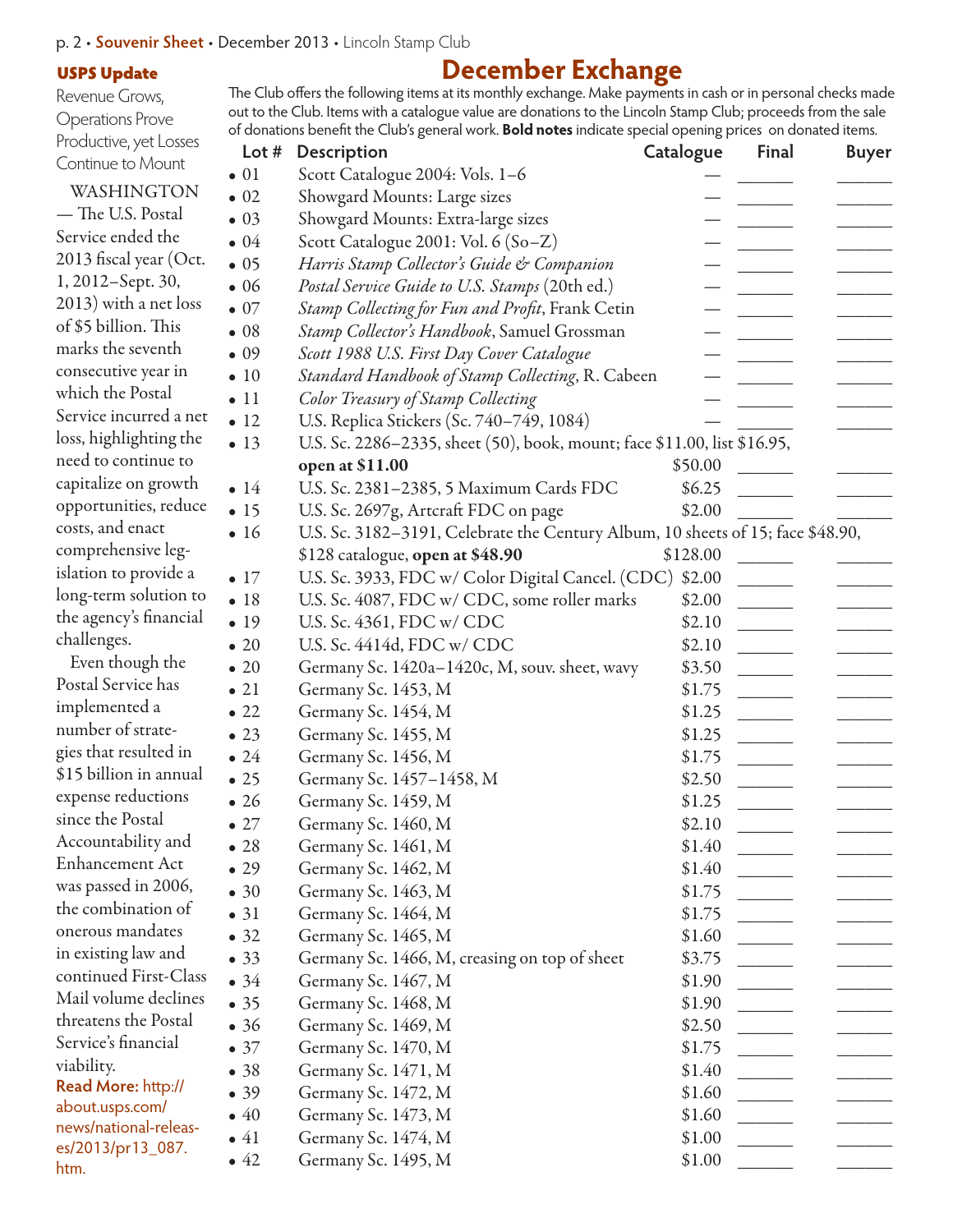### Lincoln Stamp Club • December 2013 • **Souvenir Sheet** • p. 3

### Membership for 2014

It's Time to Remit Your Dues to Renew Membership in the Lincoln Stamp Club

> \$12—plus \$1 for each additional family member—to: Lincoln Stamp Club PO Box 57434 Lincoln, NE 68505-7434.

You may also bring

Lincoln Stamp Club. Additional details about the benefits of membership are posted on the Web. **Membership:** www. lincolnstampclub.org/

your dues to any Club meeting. Dues are payable in cash or by check made out to

the Club:

membership/.

Membership in the Lincoln Stamp Club runs each year from January to December, so now is the time to renew your annual membership.

When you check the mailing label on your copy of the newsletter, the twodigit code following your last name gives the year that your membership expires. So, for instance, if you find a "13" there, then your membership runs through the end of December.

To renew, send

### LINPEX 2014 Exhibits

Exhibition at February's Stamp Show is Seeking Members' Intriguing Philatelic Items for Display

One of the key attractions of LINPEX 2014 will be the competitive exhibition of eighty frames of philatelic story-telling by exhibitors from nearby and around the country.

Each exhibit will receive careful attention from the panel of three judges. Two are accredited and one is an up-and-coming exhibitor who will use the experience gained at LINPEX to guide further work toward becoming an accredited judge.

Exhibiting offers the opportunity to take your material, tell a compelling story about it, educate the public, and learn—as one always does—by becoming deeply familiar with the details of your holdings.

The basic entry fee for each exhibit is \$15; the fee for each frame is \$8. Details are available on the Web or by talking with David Frye, Exhibits Coordinator. **Exhibiting:** www. lincolnstampclub.org/ linpex/.

From the "Vault"—Members' Show and Tell

adolph + rank 28. 犯. 0. E. 948 AIR-MA MIAMI, PLORIDA Grand Haven apts  $15525. W. 24$  $\Delta\theta$ Un. Harry Dandusky elaware

Miami to Delaware, Ohio: A rather ordinary cover contains a letter that reveals details of how people interacted with the U.S. mail in 1927:

Dear Harry—

Your letter of 30th & 31st received today. I mailed my special delivery letter before I received yours. I left my room before the mail came. Also received postal card & Ike Haecker adv. & Maimi B.&L. card.

**If you have an intriguing cover to share, send a high-resolution image and details to** questions@lincolnstampclub.org.

### Wanted: Exchange Manager

Opportunity Open for Club Member to Coordinate Monthly Exchange

When each month's business meeting adjourns, Club members gather around several long tables to view and then to make offers on items in the Club's Exchange. The list on p. 2 of this issue of the Souvenir Sheet outlines the items in the Exchange for December.

Beginning in January, the position of Exchange Manager is open. The responsibilities for this appointed position include:

- gathering, organizing, and preparing donated items for the Exchange;
- receiving lists of members' items and incorporating them into the Exchange list;
- preparing the Exchange list; and
- e-mailing the Exchange list to the newsletter editor.

One of the fringe benefits of serving as the Exchange Manager is getting the chance to learn the ins and outs of the listings in the Scott catalogues. Donated

items are attached to sheets that identify their catalogue numbers and provide brief descriptions of their conditions. Compiling this information leads one into places in the catalogues that may be unfamiliar. This is painless way to become more familiar with the vast array is material in the philatelic world.

If you have questions about the responsibilities of the position, please contact the outgoing Exchange Manager:

David Frye

402.797.7207

questions@lincolnstampclub.org.

The donated items list that will appear in the January newsletter have already been identified, organized, and listed. If you would decide to step up and volunteer, the work would be due for the February newsletter. This would give you some time to ease into the routine.